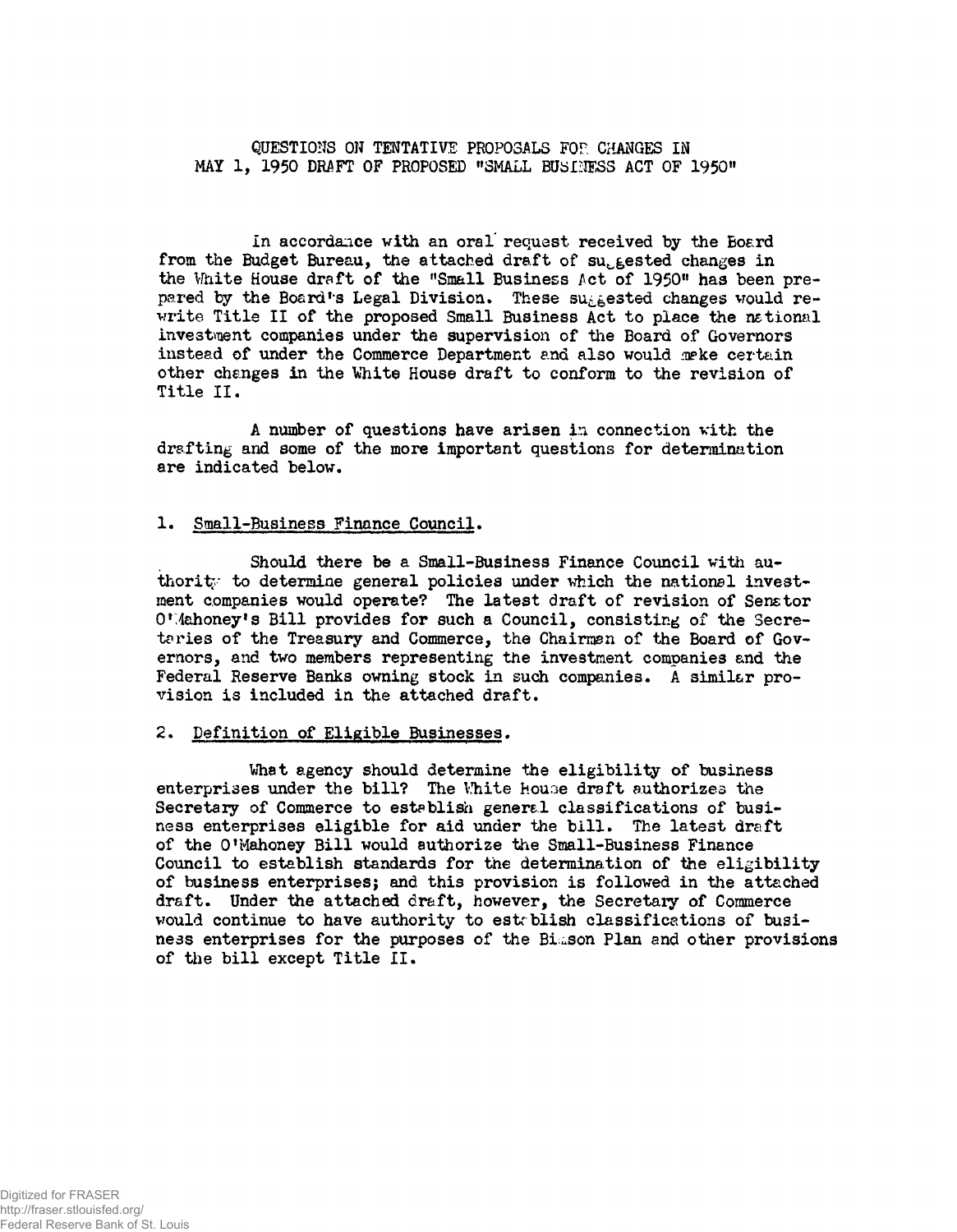### 3. "Public" Directors of Investment Companies.

Should three of the nine directors of an investment companybe appointed from the public by the organizing Federal Reserve Bank with the approval of the Council, as provided in the latest draft of 0 !Mahoney Bill, or should all of the directors be elected by the shareholders but vith a provision that, so long as any stock is owned by a Federal Reserve Bank, a majority of the directors will be elected by the Reserve Bank? The attached changes follow the O'Mahoney draft.

# 4. Tax Provisions.

The White House draft contains detailed provisions amending the Internal Revenue Code under which the national investment companies would be treated as "regulated investment companies" vith some modifications relaxing requirements as to diversification of assets, permitting operating losses to be carried over, permitting the accumulation of a tax-free reserve to a limited extent, and with other differences. The latest draft of the O'Mahoney Bill would merely exempt the companies from all taxation for a period of fifteen years. The draft of suggested changes does not attempt to resolve this question but merely states, without any definite recommendation, that the tax provisions should be liberal enough to facilitate the chartering and successful operation of the investment companies.

### 5• Who may obtain charters for investment companies?

The Uhite House draft contemplates in effect that the Secretary of Commerce may grant a charter for a national investment company to any group of persons, whereas the O<sup>f</sup>Mahoney draft provides that only the Federal Reserve Banks could obtain such charters — but the Reserve Banks would be required upon request to sell their stock in the corporations at prices approved by the Board. The attached draft of suggested changes also provides for the organization of such companies only by the Federal Reserve Banks, for otherwise many groups might come in and ask for charters, with the Federal Reserve Banks supplying part or all of the capital funds. These might be difficult to resist in some cases, even though the public interest might not be served thereby.

# 6. Types of Businesses Eligible.

Should assistance be available only to businesses which are both small and independent or should assistance be available, as under the latest draft of the O'Mahoney Bill, to either a business which is small or a business which is "independent"? The attached draft provides for assistance only to businesses which are both small and independent.